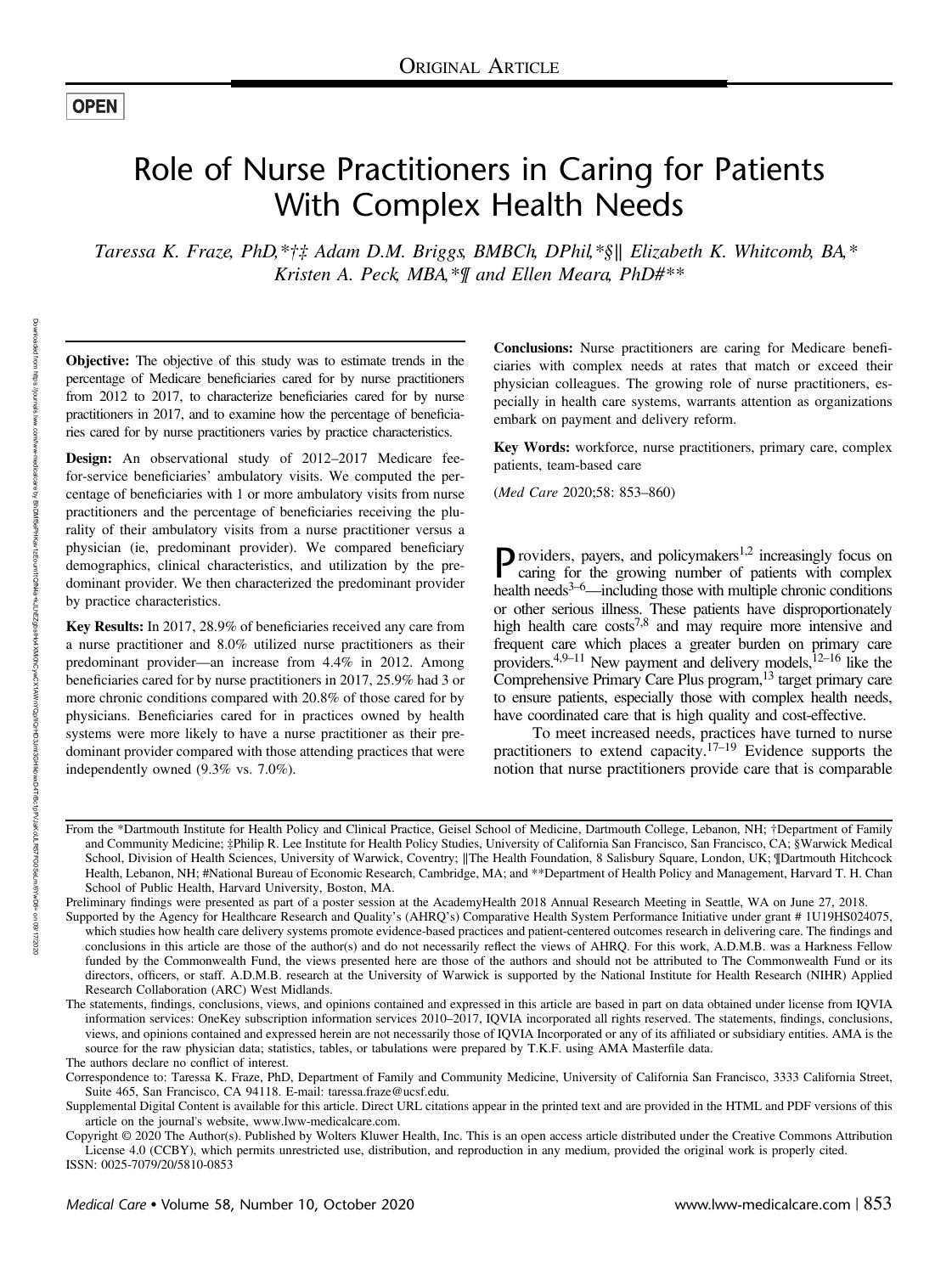to physicians in terms of quality,  $20-22$  utilization,  $21,23$  and satisfaction<sup>21</sup> metrics. The debate remains, however, on the role nurse practitioners should have in caring for patients with clinically complex health needs.20,24,25 In one study, 28% of physicians reported that in their practice, nurse practitioners offer care for complex patients, conversely, 68% of nurse practitioners say they care for complex patients.26,27 At the same time, around half (40%–65%) of nurse practitioners report having their own patient panels.<sup>28–30</sup> Patient assignment to providers versus nurse practitioners may be driven by physician preferences, organizational leadership, and relationships between nurse practitioners and physicians rather than patient complexity or competence of the nurse practitioner.<sup>31–33</sup> Some argue that nurse practitioners should care for patients with routine clinical needs because these patients may benefit from protocol-based care,  $34$  which would, in turn, allow physicians to spend more time with patients who are clinically complex $35-37$  and might require the deep knowledge physicians acquire through a decade of medical training.<sup>36,38</sup> Conversely, others argue that nurse practitioners may be most effective at providing in-depth, frequent care that focuses on regular management and coordination of patients' complex clinical needs, which draws upon communication and coordination skills.<sup>34,39</sup>

The debate surrounding the appropriate role for nurse practitioners in primary care lacks evidence about which patients currently receive care from nurse practitioners<sup>40</sup> and whether nurse practitioner roles vary with system or practice characteristics. To address these knowledge gaps, we first estimated trends from 2012 to 2017 in the percentage of Medicare beneficiaries for whom nurse practitioners deliver the plurality of primary care (ie, for whom nurse practitioners are the predominant provider) to show how roles are changing over time. Then, for 2017, we describe beneficiary characteristics (including clinical complexity) comparing beneficiaries according to their predominant provider of primary care, nurse practitioner versus physician. Finally, we examine whether the percentage of beneficiaries cared for by nurse practitioners differs according to organizational characteristics and geographic settings.

### **METHODS**

#### Data Sources and Study Population

We used 2012–2017 Medicare physician and outpatient claims for beneficiaries aged 18 and older, residing in a US state or Washington, DC, and continuously enrolled in fee-for-service Parts A and B. We excluded beneficiaries who turned 65 in a given year to ensure continuous enrollment.

We used a novel linkage of Medicare fee-for-service claims with OneKey database produced by the health care analytic firm, IQVIA to compare beneficiaries cared for by their predominant provider. OneKey is a commercial database which characterizes medical practices in terms of ownership relationships, number of physicians, and provider composition (specialty and professional training). OneKey is a proprietary database that utilizes the American Medical

Association's Physician Masterfile, publicly available sources, and primary data collection efforts.

## Assigning Beneficiaries to Providers and Practices

Similar to the methodology used by the Centers for Medicare and Medicaid Services (CMS) in value-based programs, such as the Medicare Shared Savings Program, we used a set of eligible office or ambulatory evaluation and management codes to assign beneficiaries to providers and practices.  $41,42$ Evaluation and management codes are used by both primary care and specialist providers when delivering routine, evaluation services to new or established patients. These codes, regardless of the provider specialty, are considered "primary care" services by CMS.41 Specific eligible codes as well as outpatient settings are detailed in Appendix (Table 1, Supplemental Digital Content 1, [http://links.lww.com/MLR/C71\)](http://links.lww.com/MLR/C71).

We assigned beneficiaries to the clinician delivering the plurality of their ambulatory visits. We excluded beneficiaries who received the plurality of their care from a clinical nurse specialist or a physician assistant since these providers may deliver care to different patient populations and in different settings than nurse practitioners.

We then assigned beneficiaries to the practice site (single site location) where they received the plurality of their qualifying ambulatory visits. Practices were defined using IQVIA's OneKey data linked with claims to group providers (using national provider identifiers and tax identification numbers) into practices. Practice exclusions are described in the Appendix (page 2, Supplemental Digital Content 1, [http://](http://links.lww.com/MLR/C71) [links.lww.com/MLR/C71](http://links.lww.com/MLR/C71)).

Similar to CMS' approach, beneficiaries were first assigned to the primary care provider (defined as family practice, general practitioner, internal medicine, and geriatrician physicians, nurse practitioners, certified nurse specialists, and physician assistants) from whom they received the plurality of their visits. Then any beneficiaries without any visits to a primary care provider were assigned to the specialist physician who delivered the plurality of their visits.



FIGURE 1. Percentage of ambulatory care provided by nurse practitioners to Medicare beneficiaries from 2012 to 2017.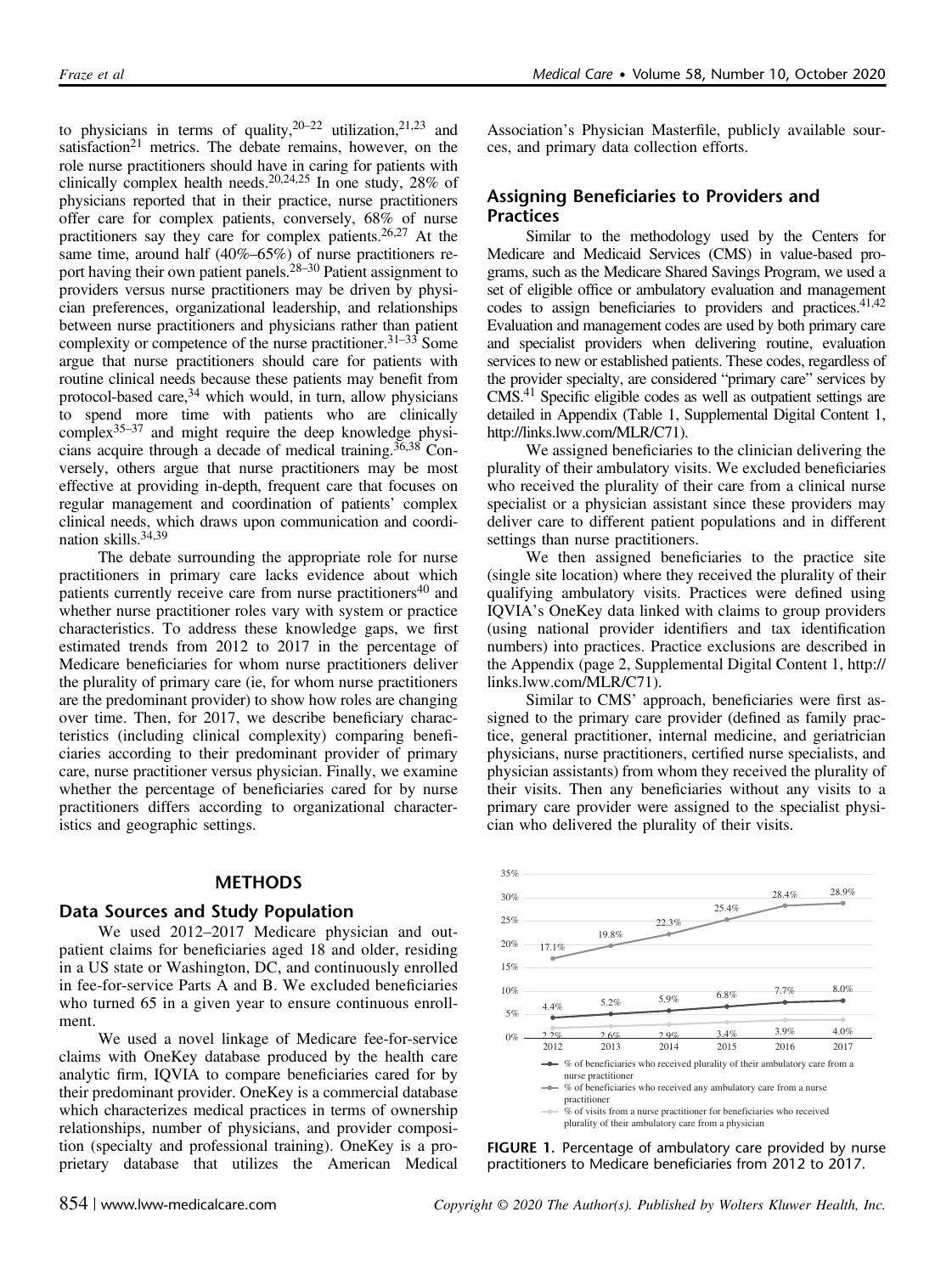#### Measures

We first computed measures to characterize the role of nurse practitioners delivering ambulatory care services for Medicare beneficiaries from 2012 to 2017. We used 3 annual measures of beneficiary care received from nurse practitioners: (1) the percentage of beneficiaries with 1 or more qualifying visit from a nurse practitioner; (2) the percentage of beneficiaries who received the plurality of their qualifying visits from a nurse practitioner; and (3) the percentage of qualifying visits nurse practitioners provided to beneficiaries who received the plurality of their care from a physician (Fig. 1).

Using 2017 claims, we then compared the demographic, geographic, and clinical characteristics for beneficiaries according to their predominant provider (nurse practitioner or physician) shown in Table 1 and Figure 2. Beneficiary demographic characteristics, created from claims, included mean age, sex, race, disabled status, and if the beneficiary was dual-eligible for Medicare and Medicaid. Area-level characteristics, including median household income, percentage of residents under the poverty level, and urbanicity, were created using beneficiary ZIP Code and US Census Bureau's American Community Survey. Finally, clinical characteristics were derived using hierarchical condition categories (HCCs) which are used to adjust payments to Medicare Advantage plans for expected spending.43 We used HCCs to group beneficiaries by clinical complexity (0 HCCs, 1–2 HCCs, 3–5 HCCs, 6+ HCCs).

We used 2017 data to compute, separately according to beneficiaries' predominant provider of ambulatory care, several measures of service utilization: inpatient stays, inpatient observation stays, emergency department visits and inpatient stays for ambulatory care sensitive conditions (defined using the Agency for Healthcare and Quality's prevention quality indicators<sup>44</sup>).



FIGURE 2. Percentage of beneficiaries receiving the plurality of their ambulatory care from nurse practitioners compared with physicians, by complexity, in 2017.

Finally, we described Medicare payments for acute care stays, other inpatient combined long-term care and skilled nursing facility, and other (including durable medical equipment, imaging, evaluation, and management visits, procedures, tests, outpatient facilities, home health agency, hospice, and unclassified). Measure definitions are shown in the Appendix (Table 2, Supplemental Digital Content 1, [http://links.lww.com/MLR/C71\)](http://links.lww.com/MLR/C71).

As shown in Figure 3, we used 2017 data to compare beneficiaries' visits to their assigned provider type versus other providers according to their predominant provider of care (nurse practitioners vs. physicians), stratifying beneficiary groups by clinical complexity (0 HCCs, 1–2 HCCs, 3–5 HCCs, 6+ HCCs).

Using 2017 data from OneKey, for beneficiaries with nurse practitioners versus physicians as a predominant provider, we compared the following practice-level characteristics: (1) number of physicians; (2) whether the practice included specialist physicians; (3) whether the practice was

| TABLE 1. Characteristics of Beneficiaries Who Get the Plurality of Their Care From Nurse Practitioners Versus Physicians, 2017 |        |                                                                                              |        |
|--------------------------------------------------------------------------------------------------------------------------------|--------|----------------------------------------------------------------------------------------------|--------|
| <b>Characteristics</b>                                                                                                         |        | Total $(N = 23,502,189)$ Nurse Practitioners $(n = 2,026,111)$ Physicians $(n = 21,476,078)$ |        |
| Demographic characteristics                                                                                                    |        |                                                                                              |        |
| Mean age $(y)$                                                                                                                 | 71.7   | 70.4                                                                                         | 71.9   |
| Over 85 $(\%)$                                                                                                                 | 10.5   | 13.7                                                                                         | 10.1   |
| Under $65$ $(\%)$                                                                                                              | 14.0   | 21.5                                                                                         | 13.2   |
| Female $(\% )$                                                                                                                 | 56.2   | 61.5                                                                                         | 55.6   |
| White, non-Hispanic $(\%)$                                                                                                     | 82.7   | 84.1                                                                                         | 82.4   |
| Black, non-Hispanic (%)                                                                                                        | 8.5    | 9.5                                                                                          | 8.5    |
| Other, non-Hispanic $(\%)$                                                                                                     | 3.8    | 2.4                                                                                          | 4.0    |
| Hispanic ethnicity $(\%)$                                                                                                      | 5.0    | 4.0                                                                                          | 5.1    |
| Disabled (original reason for Medicare eligibility) $(\%)$                                                                     | 22.0   | 31.3                                                                                         | 21.0   |
| Dual-eligible for Medicaid (%)                                                                                                 | 18.8   | 31.7                                                                                         | 17.6   |
| Died in calendar year $(\% )$                                                                                                  | 4.2    | 8.4                                                                                          | 3.8    |
| Area characteristics                                                                                                           |        |                                                                                              |        |
| Median household income (\$)                                                                                                   | 57,913 | 52,085                                                                                       | 58,559 |
| Residents under poverty level $(\%)$                                                                                           | 12.9   | 14.4                                                                                         | 12.7   |
| Isolated rural $(\% )$                                                                                                         | 4.5    | 7.3                                                                                          | 4.1    |
| Small town $(\%)$                                                                                                              | 6.9    | 10.1                                                                                         | 6.5    |
| Micropolitan $(\%)$                                                                                                            | 13.0   | 18.0                                                                                         | 12.4   |
| Metropolitan $(\%)$                                                                                                            | 75.7   | 64.6                                                                                         | 77.1   |
| Clinical characteristics (%)                                                                                                   |        |                                                                                              |        |
| Mean number of hierarchical condition categories                                                                               | 1.5    | 1.9                                                                                          | 1.5    |
| Congestive heart failure $(\%)$                                                                                                | 9.8    | 12.7                                                                                         | 9.7    |
| Coronary artery disease $(\%)$                                                                                                 | 4.8    | 5.0                                                                                          | 4.9    |
| Diabetes $(\% )$                                                                                                               | 24.9   | 25.1                                                                                         | 24.1   |
| Cancer $(\% )$                                                                                                                 | 9.4    | 6.4                                                                                          | 10.0   |
| Chronic obstructive pulmonary disease $(\%)$                                                                                   | 10.0   | 12.9                                                                                         | 9.9    |
| End-stage renal disease $(\%)$                                                                                                 | 1.2    | 1.3                                                                                          | 1.2    |

Copyright © 2020 The Author(s). Published by Wolters Kluwer Health, Inc. www.lww-medicalcare.com | 855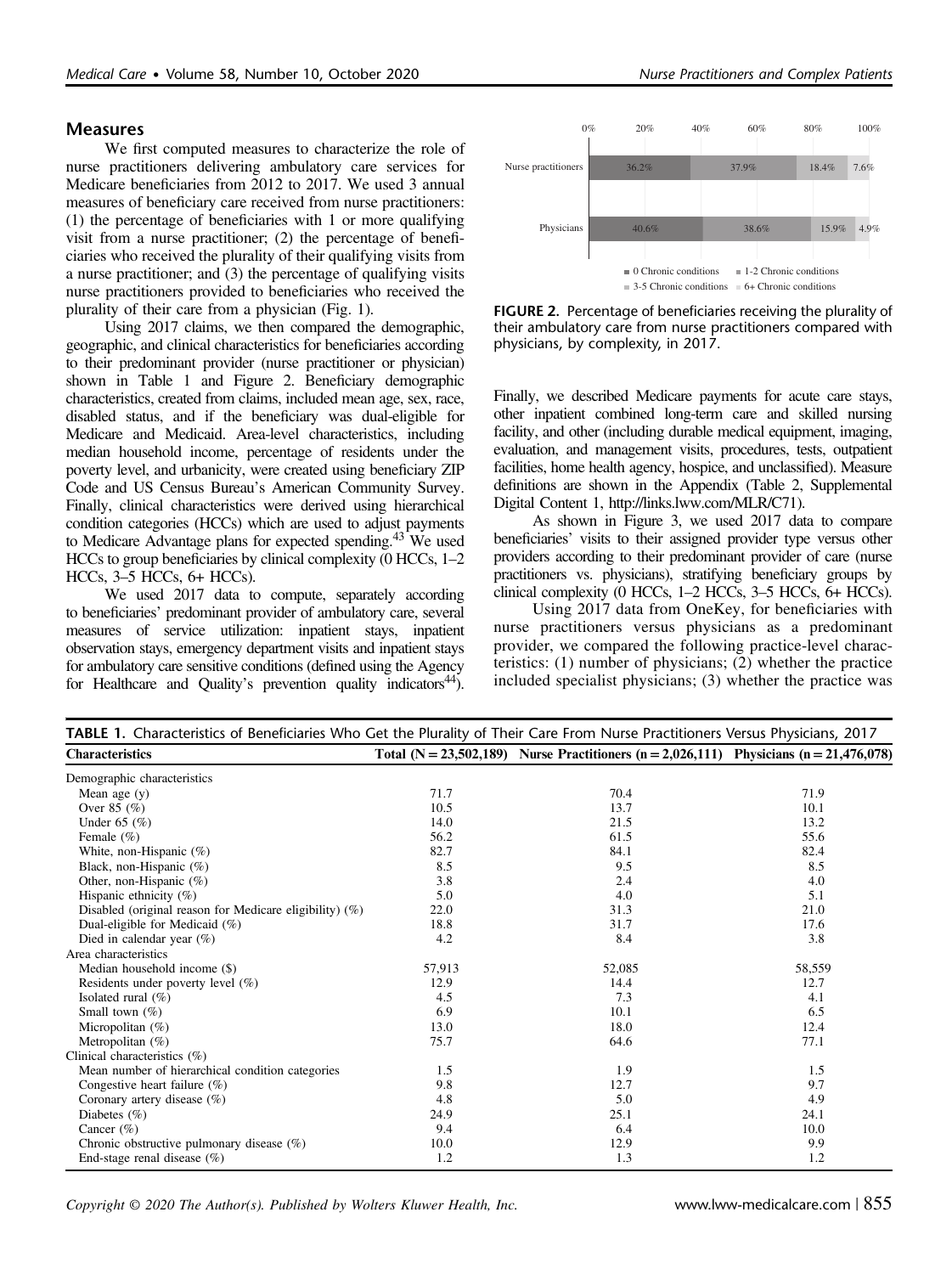

FIGURE 3. Ambulatory care visits for beneficiaries who get the plurality of their care from nurse practitioners versus physicians, by complexity, in 2017.

part of a system (owned by a corporate parent); and (4) the type of system that owned the practice (Fig. 4). Type of system that owned the practice was defined as: (1) complex integrated systems that included hospitals, medical groups, and owner subsidiaries; (2) simple integrated systems that included hospitals and medical groups; (3) medical group systems that did not include hospitals; and (4) independently owned (ie, the practice was not owned by a system).

#### Statistical Analysis

We calculated descriptive statistics to: (1) determine the percentage of beneficiaries with nurse practitioners as their predominant provider of outpatient evaluation visits from 2012 to 2017; (2) compare the demographic and clinical characteristics of beneficiaries assigned to nurse practitioners versus physicians in 2017; (3) identify how the percentage of beneficiaries with nurse practitioners as their predominant provider of outpatient evaluation visits varies by practicelevel characteristics in 2017; and (4) identify variation across states in the percentage of beneficiaries with nurse practitioners as their predominant provider.

For our main beneficiary outcomes of interest, we estimated adjusted means by known correlates as described below. We estimated the percent of beneficiaries receiving a plurality of care from nurse practitioners versus physicians by a number of chronic conditions, adjusted for demographic characteristics, and area-level poverty, income, and urbanicity using negative binomial regression (Fig. 2). We estimated the volume of ambulatory visits by the number of chronic conditions adjusted for beneficiary demographics, area-level poverty, income, and urbanicity, and HRR using linear regressions (obtained by interacting provider assignment with a categorical variable indicating the number of HCCs; Fig. 3). Finally, we estimated measures of service utilization in inpatient and outpatient settings adjusted for beneficiary demographic and clinical characteristics, area-level poverty, income, and urbanicity, and HRR using linear regressions (Appendix, Tables 4–12, Supplemental Digital Content 1, [http://links.lww.com/MLR/](http://links.lww.com/MLR/C71) [C71](http://links.lww.com/MLR/C71)). Beneficiary demographic, area-level poverty, income, urbanicity, and clinical characteristics included in the models are shown in Table 1. Since our research questions were descriptive in nature, we used models to adjust dependent variables for known correlates rather than to identify the strongest predictors of dependent variables. Independent variables were entered into models simultaneously. Full regression results are shown in the Appendix (Tables 3, 5–12, 14–19, 21, Supplemental Digital Content 1,<http://links.lww.com/MLR/C71>).

This study was approved by Dartmouth's Committee for the Protection of Human Subjects.



FIGURE 4. Percentage of beneficiaries who get the plurality of their care from nurse practitioners by practice characteristics in 2017.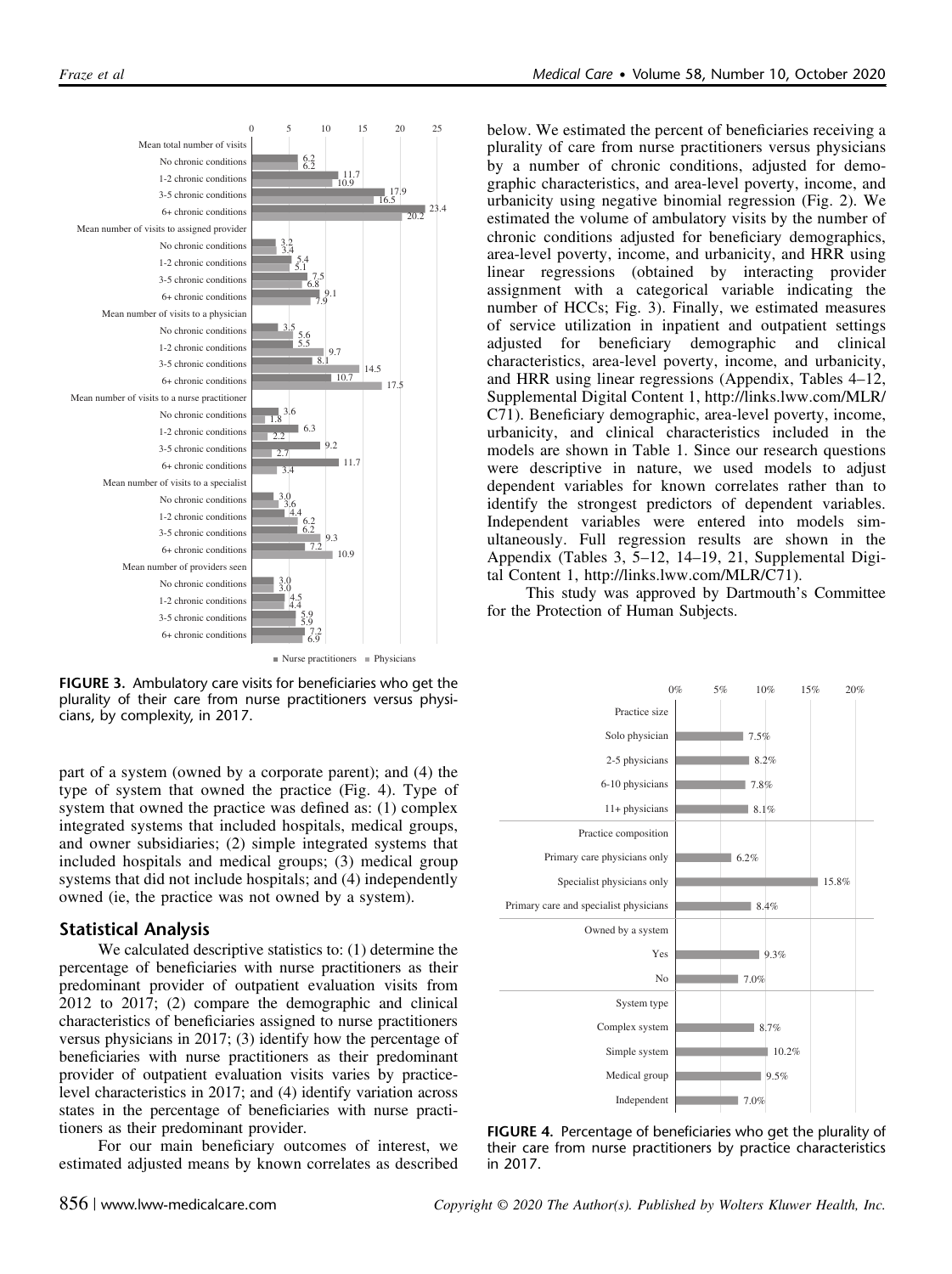## RESULTS

## Growth in Use of Nurse Practitioners

The proportion of Medicare beneficiaries who received care from nurse practitioners increased steadily from 2012 to 2017. In 2017, 28.9% of Medicare beneficiaries had at least 1 visit with a nurse practitioner, up from 17.1% in 2012. Similarly, the proportion of beneficiaries who received the plurality of their care from nurse practitioners increased from 4.4% in 2012 to 8.0% in 2017 (Fig. 1). Among beneficiaries with a nurse practitioner as their predominant provider, the proportion of visits with a nurse practitioner remained stable from 2012 to 2017 (59.6%–62.2%); among beneficiaries with a physician as a predominant provider, the proportion of visits conducted by a nurse practitioner was modest but increasing (increased from 2.2% in 2012 to 4.0% in 2017; Fig. 1).

#### Characteristics of Beneficiaries

Medicare beneficiaries who get the plurality of their care from nurse practitioners tended to be more clinically and socially complex. Nurse practitioners cared for greater proportions of beneficiaries who were: under 65 (primarily disabled adults), over 85, original reason for entitlement for Medicare was disability, dually eligible for Medicaid, died during the year, and residents of areas with lower median income, higher rates of poverty, and in rural locations. Beneficiaries cared for by nurse practitioners were also more clinically complex with a higher mean number of HCCs (Table 1).

#### Beneficiaries With Complex Clinical Needs

After adjusting for demographics and HRR of residence, beneficiaries with a nurse practitioner as their predominant provider were more likely to have 3 or more chronic conditions than beneficiaries with a physician as their predominant provider (25.9% vs. 20.8%, respectively; Fig. 2, Appendix, Table 3, Supplemental Digital Content 1, [http://](http://links.lww.com/MLR/C71) [links.lww.com/MLR/C71](http://links.lww.com/MLR/C71)).

## Hospital Utilization

After adjusting for beneficiary characteristics, beneficiaries who received care from a nurse practitioner versus a physician had similar hospital-based utilization; the mean number of emergency department visits was 0.44 versus 0.44, and inpatient stays was 0.29 versus 0.29, and potentially avoidable inpatient stays was 0.52 versus 0.52. Mean total payments for beneficiaries who received care from a nurse practitioner was \$10,644 compared with \$10,145 who received care from a physician—most of the difference on total payments was driven by long-term care and skilled nursing facility payments (\$1667 vs. \$970). Full results are shown in the Appendix (Tables 4–12, Supplemental Digital Content 1, [http://links.lww.com/MLR/C71\)](http://links.lww.com/MLR/C71).

#### Ambulatory Care Visits

Beneficiaries' patterns of ambulatory visits varied based on their predominant provider and clinical complexity. Adjusting for beneficiary demographics and HRRs, clinically complex beneficiaries who received the plurality of their care from nurse practitioners had more ambulatory visits than beneficiaries who receive the plurality of their care from physicians (Fig. 3). For example, beneficiaries with 6 or more HCCs who had a nurse practitioner as a predominant provider received 23.4 visits on average, compared with 20.2 visits for similar beneficiaries with a physician as a predominant provider. As the number of chronic conditions increased, the percentage of ambulatory visits delivered by the predominant provider (nurse practitioner or physician) decreased. Full results are shown in the Appendix (Tables 13–19, Supplemental Digital Content 1,<http://links.lww.com/MLR/C71>).

#### Practice Characteristics

The percentage of beneficiaries who received the plurality of their care from nurse practitioners varied by practice characteristics. Practices with specialist physicians and nonsolo physician practices had greater percentages of beneficiaries receiving the plurality of their care from nurse practitioners. Practices owned by a system had higher percentages of beneficiaries receiving the plurality of their care from nurse practitioners compared with practices not in a system (9.3% vs. 7.0%; Fig. 4).

#### State Variations

The percentage of beneficiaries with a nurse practitioner as their predominant provider varied by US state. States in the northwest and northeast had the highest percentages of beneficiaries with nurse practitioners as their predominant provider. States with the lowest percentages were geographically dispersed and included California, Hawaii, Florida, and others (map and state percentages shown in Appendix, Table 20, Supplemental Digital Content 1, [http://links.lww.com/MLR/](http://links.lww.com/MLR/C71) [C71](http://links.lww.com/MLR/C71)).

#### DISCUSSION

By 2017, over 1 in 4 Medicare beneficiaries received some ambulatory care from a nurse practitioner—a nearly 70% rise from 2012. For a small, but growing, group of beneficiaries, 8.0% in 2017, nurse practitioners were the predominant providers of care. As a group, beneficiaries relying on nurse practitioners were more clinically and, as in prior research, more socially $26,27$  complex than those receiving care from physicians. These differences remained after controlling for differences in the region of beneficiary residence. Finally, nurse practitioners were more likely to deliver care in larger, multispecialty practices.

Our findings on the increasing role of nurse practitioners are supported by prior research, with one study finding that the number of nurse practitioners in physician practices increased to nearly a quarter of providers in 2016.<sup>18</sup> Similarly, steady growth is projected in the workforce of nurse practitioners with an estimated annual growth of 6.8% from 2016 to 2030 compared with just 1.1% estimated growth for physicians<sup>17</sup> in the same period. Given the current and projected workforce of nurse practitioners, especially in contrast to the slower growth in physicians, it is not surprising that nurse practitioners are caring for patient populations that are clinically and socially diverse.

Physicians concerned about the appropriate scope for nurse practitioners,<sup>25,36,45</sup> have suggested nurse practitioners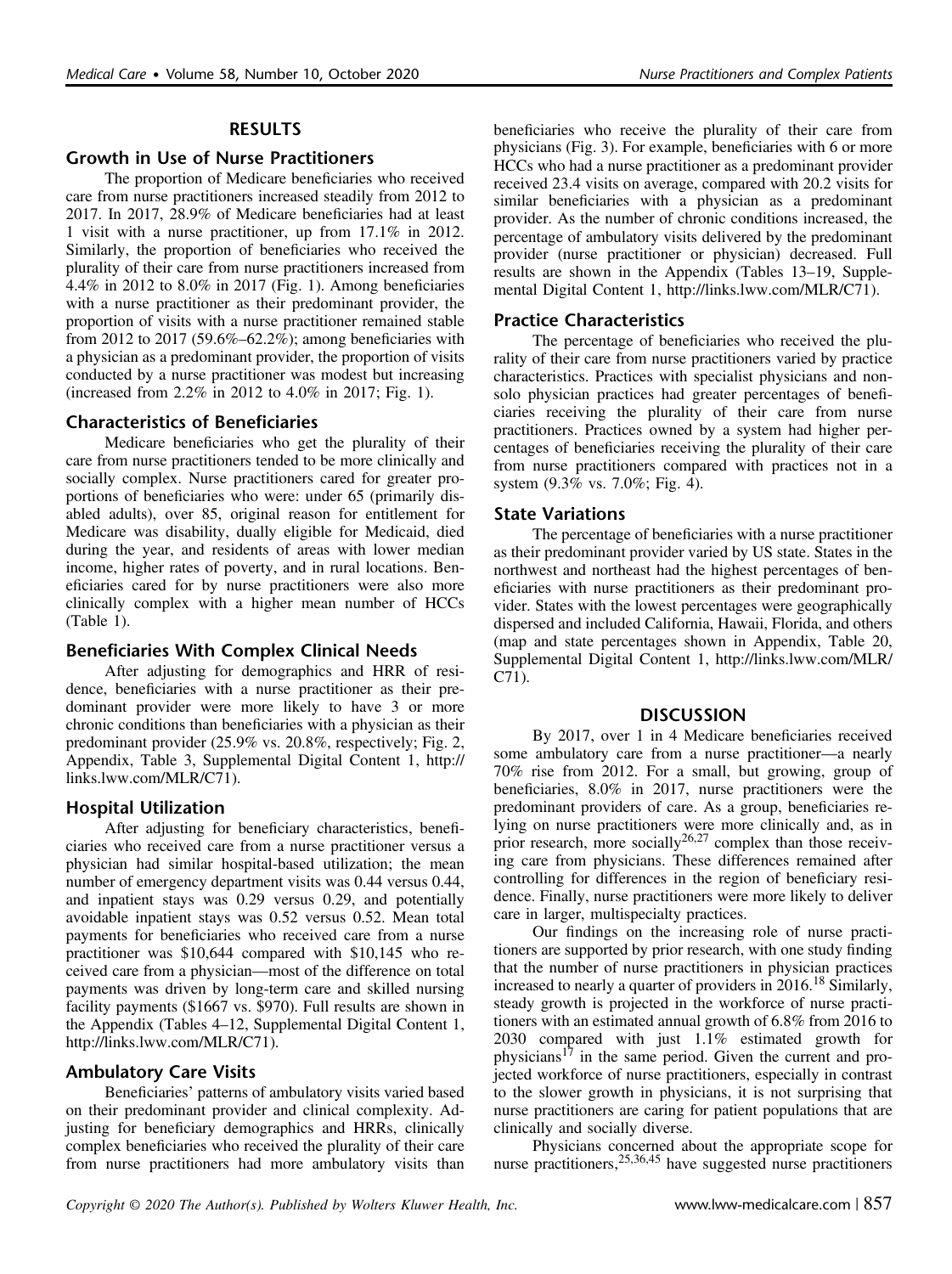should focus on providing care for patients with simple, routine, or protocol-based needs. From interviews with primary care nurse practitioners and physicians, prior research found that patients were assigned to providers, either physicians or nurse practitioners, typically by patient preference or provider availability rather than complexity. In the practices interviewed, patient panels for nurse practitioners were typically separate from physicians' panels (eg, nurse practitioners had "their patients") with both physicians and nurse practitioners consulting with each other bidirectionally as needed.<sup>31</sup> Our findings show that nurse practitioners care for patient populations with complex clinical and social needs as often as or more than physicians. The conclusions about the value of this care might differ depending on the alternatives available to patients. Nurse practitioners in rural and poor areas deliver high-quality care in communities that may otherwise lack a clinical provider.<sup>18</sup> We also found that nurse practitioners were more common in large multispecialty practices than in other types of practices. In those settings, nurse practitioners may deliver team-based, episodic, care collaboratively with physicians.<sup>4</sup>

While our research shows that nurse practitioners care for patients with complex needs, our study does not provide information on the functions of nurse practitioners in care teams.25,37 In prior surveys of nurse practitioners, ∼40%–65%, reported having their own patient panel<sup>28,29,33</sup> which suggests that many nurse practitioners may independently provide care for complex patients. Nurse practitioners and physicians may also jointly manage patients such that they each uniquely contribute to patients' care and collaboratively share responsibilities based on patient needs and provider expertise.46 For example, nurse practitioners caring for patients with complex clinical needs may center their care around disease management, care coordination, or symptom control following defined guidelines.<sup>47</sup> We found that patients with more chronic conditions had a greater number of visits when cared for by nurse practitioners than physicians. Such care patterns could be consistent with more intense, hightouch care management visits,  $24,26$  or they could signal the need for more visits to achieve the same goals.

Similarly, practices owned by health systems may have more resources, standardization in care protocols aided by integrated electronic medical records, and sophisticated care management programs which could enable nurse practitioners to better care for patients in these types of practices.48,49 The fixed cost of such activities may prevent smaller practices from using nurse practitioners in this way.<sup>50</sup> Further, certain types of care innovations—especially those centered on care delivery, such as advanced care management programs—may be more prevalent in systems.<sup>19</sup> In small, independent primary care practices, the motivation to use nurse practitioners may be different. The provider shortages faced by practices in underserved areas may lead them to seek nurse practitioners as one way to fill care gaps.

This study has several limitations. First, our analyses of primary care services provided by nurse practitioners versus physicians rely on Medicare billing data, not actual primary care activity. More enhanced clinical data on patterns of care would enhance this study and would strengthen the fit of our models. Nurse practitioners might be providing services which are billed "incident to" the services of the physician with whom they practice; in this case, only the physician's NPI appears on the claim for that service<sup>51</sup> therefore, our results may underestimate the role of nurse practitioners in primary care. A 2019 report by the Medicare Payment Advisory Commission (MedPAC) stated that although they could not confidently estimate a precise quantity of "incident to" billing, they estimated that at least some of the services provided by half of the nurse practitioners included "incident to" billing. Second, while some of the growth in the percentage of care provided by nurse practitioners from 2012 to 2017 could be due to shifts in billing practices rather than in actual care patterns,<sup>26</sup> MedPAC found that the growth in billing by nurse practitioners was consistent with workforce growth.<sup>52</sup> We used ambulatory visits as a measure of primary care which assumes that all qualifying visits by physicians, such as internists or cardiologists, and nurse practitioners, were for services that could be considered primary care. We used secondary data sources, including IQVIA OneKey data, to identify practice structural characteristics. OneKey data, while it provides detailed information on the relationships between health care organizations and the providers within those organizations, does not offer information on organizations' structure, governance, or capabilities. Finally, it is not clear how representative this study may be to other US populations such as those covered by Medicaid or commercial payers. While there could be a concern that nurse practitioners care for more clinically complex Medicare beneficiaries because of lower reimbursement rates, research shows that Medicare beneficiaries have high levels of access to care with over 90% of primary care clinicians accepting Medicare.<sup>53</sup> Further, given Medicare beneficiaries are likely to be sicker and more clinically complex than their commercial counterparts, coupled with an increasingly aging US population, Medicare beneficiaries may be an ideal population for understanding the role of nurse practitioners in caring for complex patients in a rapidly aging population.

It is likely that the role of nurse practitioners will continue to expand given that patient populations are becoming more clinically complex while, at the same time, there is mounting pressure on providers to deliver care that is comprehensive, coordinated, engaged, and cost-effective.<sup>1,2,10</sup> Nurse practitioners may provide patient care that is intensive and coordinated across the health care system which could especially benefit patients with complex clinical needs. $24,47$ Increasing the role of nurse practitioners in some settings including small physician practices or practices not owned by a larger health care system—could ease the burden on primary care. Given the increasing role of nurse practitioners, even for clinically and socially complex patients, provider groups may benefit from proactively offering guidance or continuing medical education for practices on optimal workflows to integrating nurse practitioners.

## **CONCLUSIONS**

Nurse practitioners are a growing part of care delivery for Medicare beneficiaries. Nurse practitioners care for clinically and socially complex patients and they are increasingly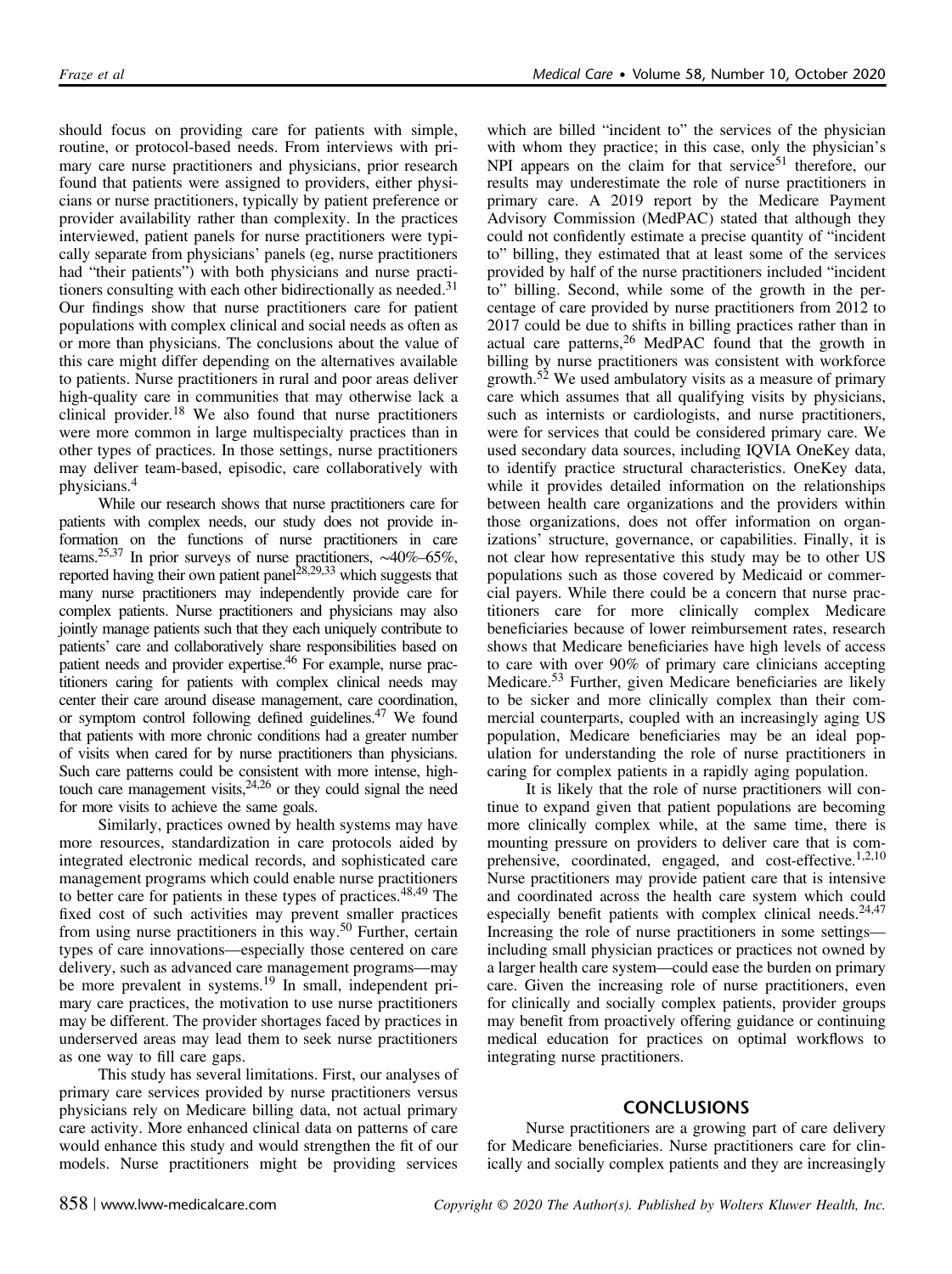delivering care in health care systems. Care delivery reform efforts could learn from the growing presence of nurse practitioners in systems to see how they integrate the services of other clinical providers into care delivery, and also to identify how or whether systems engage nurse practitioners in decision making and leadership around care delivery, an increasingly team-based endeavor.

#### REFERENCES

- 1. The Institute of Medicine (IOM), Yong PL, Saunders RS, Olsen L, eds. The Healthcare Imperative: Lowering Costs and Improving Outcomes: Workshop Series Summary. Washington, DC: The National Academies Press; 2010.
- 2. Rich E, Lipson D, Libersky J, et al. Coordinating Care for Adults With Complex Care Needs in the Patient-Centered Medical Home: Challenges and Solutions. Rockville, MD: AHRQ Publication No. 12-0010-EF; 2012.
- 3. Tinetti ME, Fried TR, Boyd CM. Designing health care for the most common chronic condition—multimorbidity. JAMA. 2012;307: 2493–2494.
- 4. Bodenheimer T, Chen E, Bennett HD. Confronting the growing burden of chronic disease: can the U.S. health care workforce do the job? Health Aff (Millwood). 2009;28:64–74.
- 5. Parekh AK, Goodman RA, Gordon C, et al. Interagency Workgroup on Multiple Chronic Conditions. Managing multiple chronic conditions: a strategic framework for improving health outcomes and quality of life. Public Health Rep. 2011;126:460–471.
- 6. Vogeli C, Shields AE, Lee TA, et al. Multiple chronic conditions: prevalence, health consequences, and implications for quality, care management, and costs. *J Gen Intern Med.* 2007;22(suppl 3): 391–395.
- 7. Thorpe KE, Ogden LL, Galactionova K. Chronic conditions account for rise in Medicare spending from 1987 to 2006. Health Aff (Millwood). 2010;29:718–724.
- 8. Centers for Medicare and Medicaid Services. Chronic Conditions Among Medicare Beneficiaries, Chartbook, 2012 edition. Baltimore, MD: Centers for Medicare and Medicaid Services; 2012.
- 9. Lehnert T, Heider D, Leicht H, et al. Review: health care utilization and costs of elderly persons with multiple chronic conditions. Med Care Res Rev. 2011;68:387–420.
- 10. Thorpe KE, Howard DH. The rise in spending among Medicare beneficiaries: the role of chronic disease prevalence and changes in treatment intensity. Health Aff (Millwood). 2006;25:w378–w388.
- 11. Bodenheimer T, Pham HH. Primary care: current problems and proposed solutions. Health Aff (Millwood). 2010;29:799–805.
- 12. Rittenhouse DR, Shortell SM, Fisher ES. Primary care and accountable care—two essential elements of delivery-system reform. N Engl J Med. 2009;361:2301–2303.
- 13. Sessums LL, McHugh SJ, Rajkumar R. Medicare's vision for advanced primary care: new directions for care delivery and payment. JAMA. 2016;315:2665–2666.
- 14. Centers for Medicare and Medicaid Services. Independence at home demonstration; 2018. Available at: [https://innovation.cms.gov/initiatives/](https://innovation.cms.gov/initiatives/independence-at-home) [independence-at-home](https://innovation.cms.gov/initiatives/independence-at-home). Accessed December 24, 2018.
- 15. Schurrer J, O'Malley A, Wilson C, et al. Evaluation of the Diffusion and Impact of the Chronic Care Management (CCM) Services: Final Report. Washington, DC: Mathematica Policy Research; 2017.
- 16. Centers for Medicare and Medicaid Services. Chronic care management services changes for 2017; 2016. Available at: [www.cms.gov/Outreach](http://www.cms.gov/Outreach-and-Education/Medicare-Learning-Network-MLN/MLNProducts/Downloads/ChronicCareManagementServicesChanges2017.pdf)[and-Education/Medicare-Learning-Network-MLN/MLNProducts/Downl](http://www.cms.gov/Outreach-and-Education/Medicare-Learning-Network-MLN/MLNProducts/Downloads/ChronicCareManagementServicesChanges2017.pdf) [oads/ChronicCareManagementServicesChanges2017.pdf](http://www.cms.gov/Outreach-and-Education/Medicare-Learning-Network-MLN/MLNProducts/Downloads/ChronicCareManagementServicesChanges2017.pdf). Accessed December 24, 2018.
- 17. Auerbach DI, Staiger DO, Buerhaus PI. Growing ranks of advanced practice clinicians—implications for the physician workforce. N Engl J Med. 2018;378:2358–2360.
- 18. Barnes H, Richards MR, McHugh MD, et al. Rural and nonrural primary care physician practices increasingly rely on nurse practitioners. Health Aff (Millwood). 2018;37:908–914.
- 19. Green LV, Savin S, Lu Y. Primary care physician shortages could be eliminated through use of teams, nonphysicians, and electronic communication. Health Aff (Millwood). 2013;32:11–19.
- 20. Everett C, Thorpe C, Palta M, et al. Physician assistants and nurse practitioners perform effective roles on teams caring for Medicare patients with diabetes. Health Aff (Millwood). 2013;32:1942-1948.
- 21. Mundinger MO, Kane RL, Lenz ER, et al. Primary care outcomes in patients treated by nurse practitioners or physicians: a randomized trial. JAMA. 2000;283:59–68.
- 22. Horrocks S, Anderson E, Salisbury C. Systematic review of whether nurse practitioners working in primary care can provide equivalent care to doctors. BMJ. 2002;324:819–823.
- 23. Buerhaus P, Perloff J, Clarke S, et al. Quality of primary care provided to Medicare beneficiaries by nurse practitioners and physicians. Med Care. 2018;56:484–490.
- 24. Donelan K, DesRoches CM, Dittus RS, et al. Perspectives of physicians and nurse practitioners on primary care practice. N Engl J Med. 2013; 368:1898–1906.
- 25. The Institute of Medicine (IOM). The Future of Nursing: Leading Change, Advancing Health. Washington, DC: The National Academies Press; 2010;79:6.
- 26. Buerhaus PI, DesRoches CM, Dittus R, et al. Practice characteristics of primary care nurse practitioners and physicians. Nursing Outlook. 2015;63: 144–153.
- 27. Grumbach K, Hart LG, Mertz E, et al. Who is caring for the underserved? A comparison of primary care physicians and nonphysician clinicians in California and Washington. Ann Fam Med. 2003;1: 97–104.
- 28. Poghosyan L, Liu J. Nurse practitioner autonomy and relationships with leadership affect teamwork in primary care practices: a cross-sectional survey. J Gen Intern Med. 2016;31:771–777.
- 29. Poghosyan L, Liu J, Norful AA. Nurse practitioners as primary care providers with their own patient panels and organizational structures: a cross-sectional study. Int J Nurs Stud. 2017;74:1–7.
- 30. Xue Y, Ye Z, Brewer C, et al. Impact of state nurse practitioner scopeof-practice regulation on health care delivery: Systematic review. Nursing Outlook. 2016;64:71–85.
- 31. DiCicco-Bloom B, Cunningham RS. Complex patients and interprofessional relationships: perceptions of primary care nurse practitioners and primary care physicians. J Am Assoc Nurse Pract. 2015;27:646–652.
- 32. Poghosyan L, Nannini A, Stone PW, et al. Nurse practitioner organizational climate in primary care settings: implications for professional practice. *J Prof Nurs.* 2013;29:338-349.
- 33. Xue Y, Tuttle J. Clinical productivity of primary care nurse practitioners in ambulatory settings. Nursing Outlook. 2017;65:162–171.
- 34. Grumbach K, Bodenheimer T. Can health care teams improve primary care practice? JAMA. 2004;291:1246–1251.
- 35. Bodenheimer T. Innovations in primary care in the United States. BMJ. 2003;326:796–799.
- 36. Traczynski J, Udalova V. Nurse practitioner independence, health care utilization, and health outcomes.  $\hat{J}$  Health Econ. 2018;58:90-109.
- 37. American College of Physicians. Nurse Practitioners in Primary Care. Philadelphia, PA: American College of Physicians; Policy Monograph; 2009.
- 38. Iglehart JK. Expanding the role of advanced nurse practitioners—risks and rewards. N Engl J Med. 2013;368:1935–1941.
- 39. Bodenheimer TS, Smith MD. Primary care: proposed solutions to the physician shortage without training more physicians. Health Aff (Millwood). 2013;32:1881–1886.
- 40. Laurant M, Harmsen M, Wollersheim H, et al. The impact of nonphysician clinicians: do they improve the quality and cost-effectiveness of health care services? Med Care Res Rev. 2009;66(suppl):36S–89S.
- 41. Centers for Medicare and Medicaid Services. Medicare shared savings program: shared savings and losses and assignment methodology; 2017. Available at: [www.cms.gov/Medicare/Medicare-Fee-for-Service-Payment/](http://www.cms.gov/Medicare/Medicare-Fee-for-Service-Payment/sharedsavingsprogram/Downloads/Shared-Savings-Losses-Assignment-Spec-V5.pdf) [sharedsavingsprogram/Downloads/Shared-Savings-Losses-Assignment-Spec-](http://www.cms.gov/Medicare/Medicare-Fee-for-Service-Payment/sharedsavingsprogram/Downloads/Shared-Savings-Losses-Assignment-Spec-V5.pdf)[V5.pdf](http://www.cms.gov/Medicare/Medicare-Fee-for-Service-Payment/sharedsavingsprogram/Downloads/Shared-Savings-Losses-Assignment-Spec-V5.pdf). Accessed December 24, 2017.
- 42. Centers for Medicare & Medicaid Services (CMS), HHS. Medicare program: medicare shared savings program; accountable care organizations-pathways to success and extreme and uncontrollable circumstances policies for performance year 2017, 83 FR §67816; 2018.
- 43. Pope GC, Kautter J, Ellis RP, et al. Risk adjustment of Medicare capitation payments using the CMS-HCC model. Health Care Financ Rev. 2004;25:119–141.